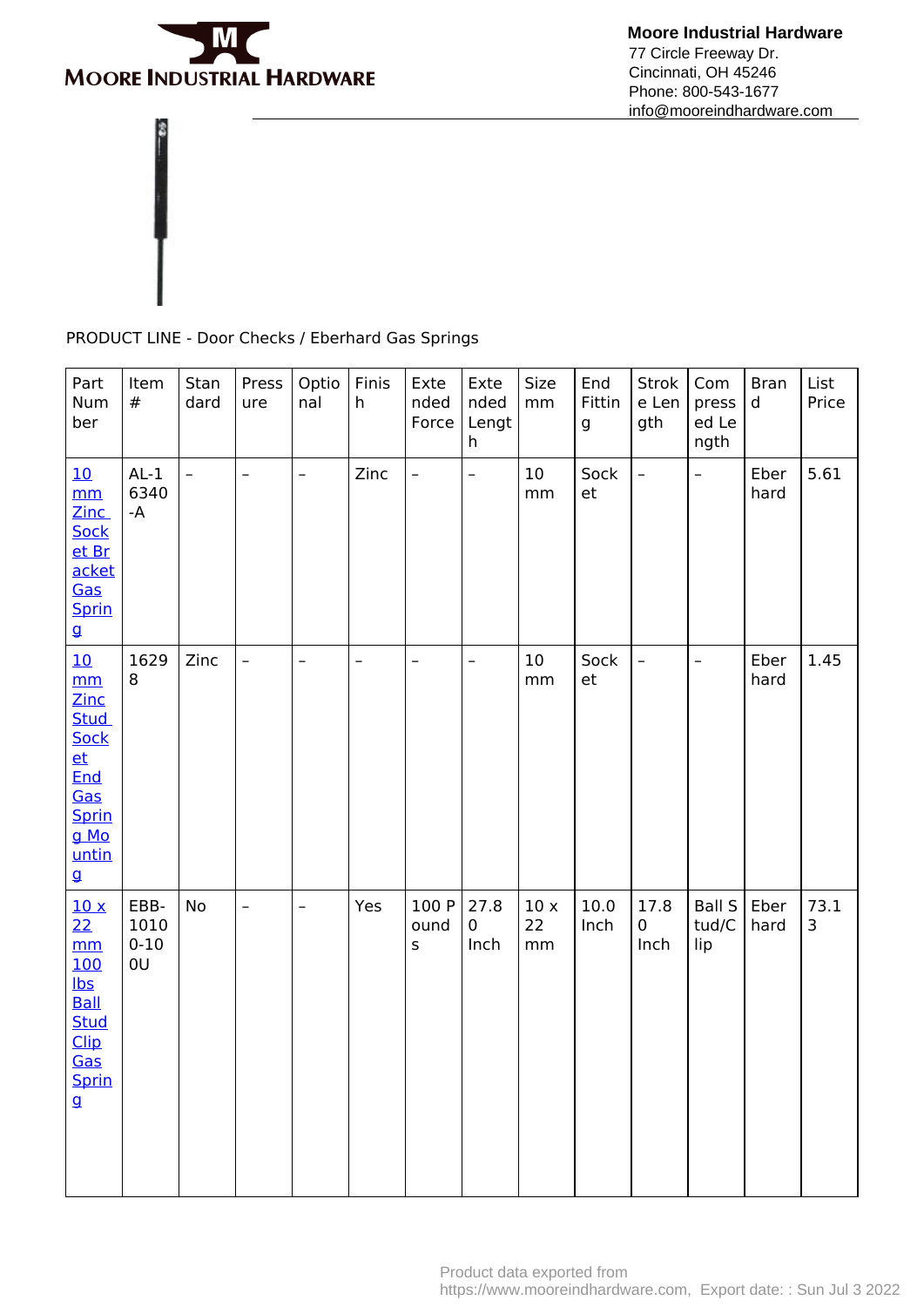| Part<br>Num<br>ber                                                                                                           | Item<br>$\#$                   | Stan<br>dard             | Press<br>ure             | Optio<br>nal      | Finis<br>h        | Exte<br>nded<br>Force    | Exte<br>nded<br>Lengt<br>h | Size<br>mm       | End<br>Fittin<br>g            | Strok<br>e Len<br>gth         | Com<br>press<br>ed Le<br>ngth | <b>Bran</b><br>d | List<br>Price |
|------------------------------------------------------------------------------------------------------------------------------|--------------------------------|--------------------------|--------------------------|-------------------|-------------------|--------------------------|----------------------------|------------------|-------------------------------|-------------------------------|-------------------------------|------------------|---------------|
| 10x<br>22<br>mm<br>120<br>$\mathsf{lbs}$<br><b>Ball</b><br><b>Stud</b><br>Clip<br>Gas<br><b>Sprin</b><br>g                   | EBB-<br>1010<br>$0 - 12$<br>0U | $\overline{\phantom{a}}$ | $\overline{\phantom{a}}$ | Yes               | No                | 120 P<br>ound<br>S       | 27.8<br>0<br>Inch          | 10x<br>22<br>mm  | 17.8<br>$\mathbf 0$<br>Inch   | <b>Ball S</b><br>tud/C<br>lip | 10.0<br>Inch                  | Eber<br>hard     | 73.1<br>3     |
| 10x<br>22<br>mm<br><b>150</b><br>$\mathsf{lbs}$<br><b>Ball</b><br><b>Stud</b><br>Clip<br>Gas<br><b>Sprin</b><br>g            | EBB-<br>1010<br>$0 - 15$<br>0U | $\overline{\phantom{0}}$ | $\overline{\phantom{0}}$ | Yes               | No                | 150 P<br>ound<br>$\sf S$ | 27.8<br>$\pmb{0}$<br>Inch  | 10x<br>22<br>mm  | 17.8<br>$\pmb{0}$<br>Inch     | <b>Ball S</b><br>tud/C<br>lip | 10.0<br>Inch                  | Eber<br>hard     | 73.1<br>3     |
| 10x<br>22<br>mm<br>200<br>$\mathsf{lbs}$<br><b>Ball</b><br><b>Stud</b><br>Clip<br>Gas<br><b>Sprin</b><br>$\mathbf{g}$        | EBB-<br>1010<br>$0 - 20$<br>0U | $\qquad \qquad -$        | $\qquad \qquad -$        | Yes               | No                | 200 P<br>ound<br>S       | 27.8<br>$\pmb{0}$<br>Inch  | 10 x<br>22<br>mm | 17.8<br>$\mathbf 0$<br>Inch   | <b>Ball S</b><br>tud/C<br>lip | 10.0<br>Inch                  | Eber<br>hard     | 73.1<br>3     |
| 10x<br>22<br>mm<br>250<br>$\mathsf{lbs}$<br><b>Ball</b><br><b>Stud</b><br><b>Clip</b><br>Gas<br><b>Sprin</b><br>$\mathbf{g}$ | EBB-<br>1010<br>$0 - 25$<br>0U | $\overline{a}$           | $\qquad \qquad -$        | Yes               | No                | 250 P<br>ound<br>S       | 27.8<br>0<br>Inch          | 10x<br>22<br>mm  | <b>Ball S</b><br>tud/C<br>lip | 10.0<br>Inch                  | 17.8<br>0<br>Inch             | Eber<br>hard     | 73.1<br>3     |
| 13<br>mm<br>Zinc<br><b>Sock</b><br>et Br<br>acket<br>Gas                                                                     | $AL-1$<br>6340<br>$-B$         | Zinc                     | $\qquad \qquad -$        | $\qquad \qquad -$ | $\qquad \qquad -$ | $\qquad \qquad -$        | $\qquad \qquad -$          | 13<br>mm         | Sock<br>et                    | $\overline{\phantom{0}}$      | $\overline{\phantom{0}}$      | Eber<br>hard     | 5.61          |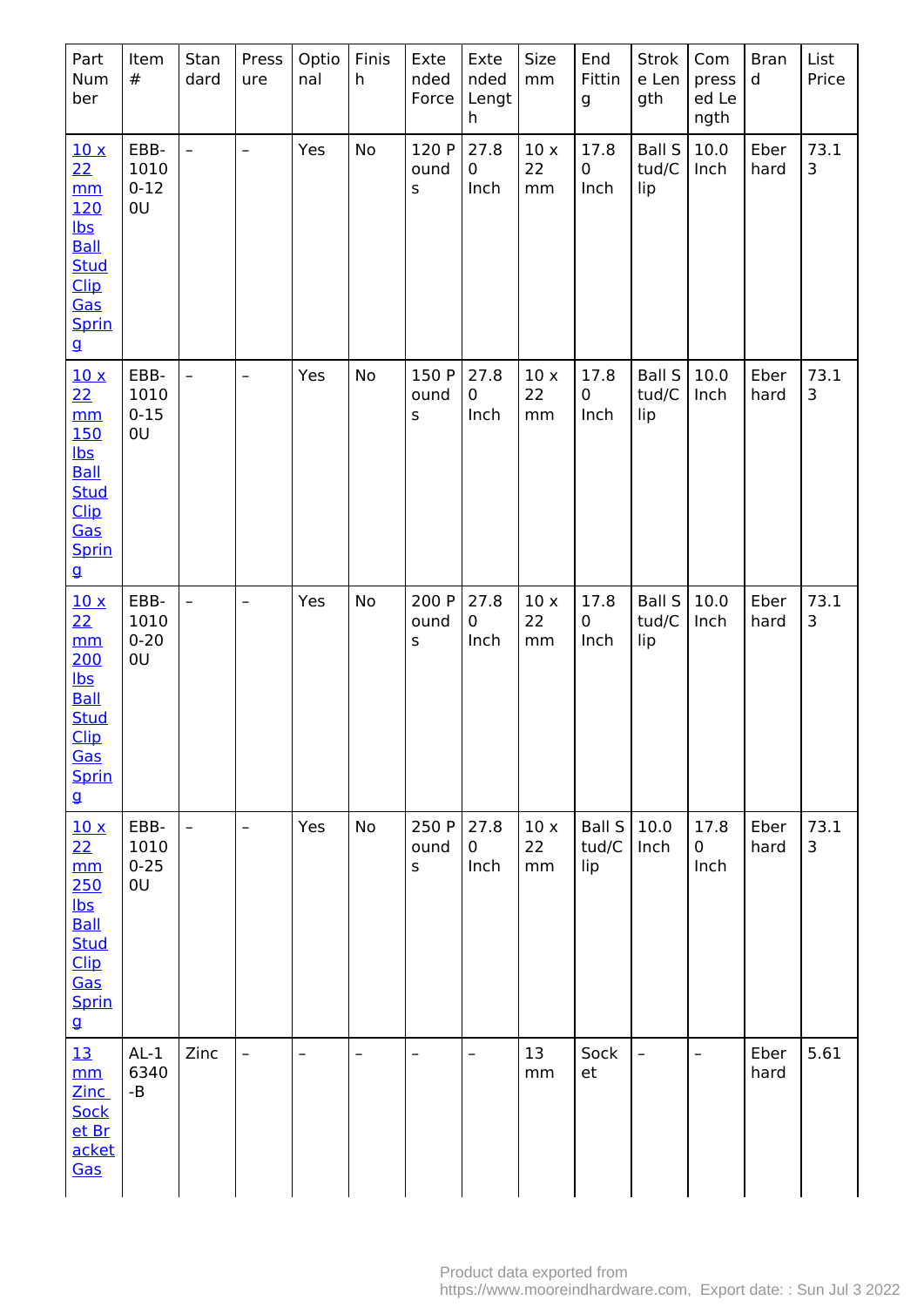| Part<br><b>Num</b><br>ber                                                                                                          | Item<br>$\#$                | Stan<br>dard             | Press<br>ure             | Optio<br>nal      | Finis<br>h        | Exte<br>nded<br>Force    | Exte<br>nded<br>Lengt<br>h  | Size<br>mm      | End<br>Fittin<br>g            | <b>Strok</b><br>e Len<br>gth  | Com<br>press<br>ed Le<br>ngth | <b>Bran</b><br>$\sf d$ | List<br>Price |
|------------------------------------------------------------------------------------------------------------------------------------|-----------------------------|--------------------------|--------------------------|-------------------|-------------------|--------------------------|-----------------------------|-----------------|-------------------------------|-------------------------------|-------------------------------|------------------------|---------------|
| Sprin<br>g                                                                                                                         |                             |                          |                          |                   |                   |                          |                             |                 |                               |                               |                               |                        |               |
| <b>13</b><br>mm<br>Zinc<br><b>Stud</b><br><b>Sock</b><br>et<br><b>End</b><br>Gas<br>Sprin<br>g Mo<br>untin<br>g                    | 1630<br>$\mathbf{1}$        | $\overline{\phantom{a}}$ | Zinc                     | $\qquad \qquad -$ | $\qquad \qquad -$ | $\overline{\phantom{0}}$ | $\overline{\phantom{0}}$    | 13<br>mm        | $\overline{\phantom{a}}$      | Sock<br>et                    | $\overline{\phantom{0}}$      | Eber<br>hard           | 1.87          |
| 8x<br><u> 19</u><br>mm<br>120<br>$\overline{\text{lbs}}$<br><b>Ball</b><br><b>Stud</b><br><b>Clip</b><br>Gas<br><b>Sprin</b><br>g  | EAA-<br>8350<br>$-120$<br>U | $\overline{\phantom{a}}$ | $\qquad \qquad -$        | Yes               | <b>No</b>         | 120 P<br>ound<br>S       | 11.9<br>$\mathbf 0$<br>Inch | 8 x<br>19<br>mm | 8.40<br>Inch                  | <b>Ball S</b><br>tud/C<br>lip | 3.5<br>Inch                   | Eber<br>hard           | 43.5<br>4     |
| 8x<br><u>19</u><br>mm<br>120<br><u>Ibs</u><br><b>Ball</b><br><b>Stud</b><br><b>Clip</b><br>Gas<br><b>Sprin</b><br>$\mathbf{g}$     | EAA-<br>8500<br>$-120$<br>U | $\overline{\phantom{a}}$ | $\overline{\phantom{0}}$ | Yes               | No                | 120 P<br>ound<br>S       | 15.2<br>5<br>Inch           | 8x<br>19<br>mm  | <b>Ball S</b><br>tud/C<br>lip | 5.0<br>Inch                   | 10.2<br>5<br>Inch             | Eber<br>hard           | 44.7<br>9     |
| 8x<br><u>19</u><br>mm<br>120<br>$\mathsf{lbs}$<br><b>Ball</b><br><b>Stud</b><br><b>Clip</b><br>Gas<br><b>Sprin</b><br>$\mathbf{g}$ | EAA-<br>8600<br>$-120$<br>U | $\overline{\phantom{a}}$ | $\qquad \qquad -$        | Yes               | No                | 120 P<br>ound<br>$\sf S$ | 17.0<br>$\pmb{0}$<br>Inch   | 8 x<br>19<br>mm | 11.0<br>$\mathbf 0$<br>Inch   | <b>Ball S</b><br>tud/C<br>lip | 6.0<br>Inch                   | Eber<br>hard           | 45.4<br>1     |
| 8x<br><u>19</u><br>mm<br><u>120</u>                                                                                                | EAA-<br>8700<br>$-120$<br>U | $\overline{\phantom{a}}$ | $\overline{\phantom{0}}$ | Yes               | No                | 120 P<br>ound<br>s       | 19.6<br>3<br>Inch           | 8 x<br>19<br>mm | 12.6<br>3<br>Inch             | <b>Ball S</b><br>tud/C<br>lip | 7.0<br>Inch                   | Eber<br>hard           | 46.6<br>8     |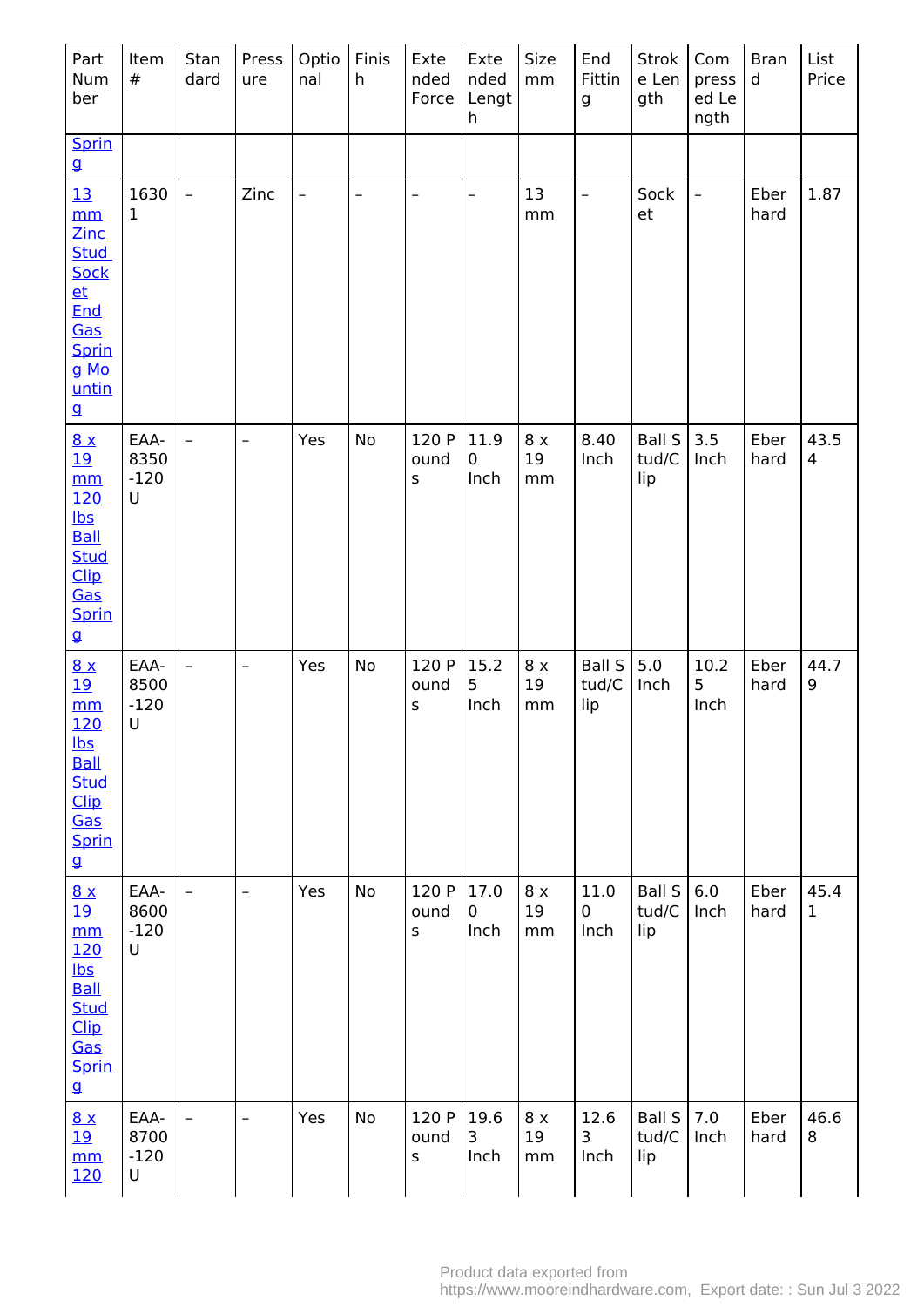| Part<br>Num<br>ber                                                                                                                          | Item<br>$\#$                | Stan<br>dard             | Press<br>ure             | Optio<br>nal | Finis<br>h | Exte<br>nded<br>Force    | Exte<br>nded<br>Lengt<br>h  | Size<br>mm      | End<br>Fittin<br>g            | Strok<br>e Len<br>gth              | Com<br>press<br>ed Le<br>ngth | <b>Bran</b><br>d | List<br>Price          |
|---------------------------------------------------------------------------------------------------------------------------------------------|-----------------------------|--------------------------|--------------------------|--------------|------------|--------------------------|-----------------------------|-----------------|-------------------------------|------------------------------------|-------------------------------|------------------|------------------------|
| $lbs$<br><b>Ball</b><br><b>Stud</b><br>$_{\text{Clip}}$<br>Gas<br>Sprin<br>g                                                                |                             |                          |                          |              |            |                          |                             |                 |                               |                                    |                               |                  |                        |
| 8x<br><u>19</u><br>mm<br>150<br>$\overline{\text{lbs}}$<br><b>Ball</b><br><b>Stud</b><br><b>Clip</b><br>Gas<br>Sprin<br>g                   | EAA-<br>8600<br>$-150$<br>U | $\overline{\phantom{a}}$ | $\overline{\phantom{0}}$ | No           | Yes        | 150 P<br>ound<br>$\sf S$ | 17.0<br>$\mathbf 0$<br>Inch | 8 x<br>19<br>mm | 11.0<br>$\mathbf 0$<br>Inch   | <b>Ball S</b><br>tud/C<br>lip      | 6.0<br>Inch                   | Eber<br>hard     | 45.4<br>$\mathbf 1$    |
| 8x<br><u> 19</u><br>mm<br>150<br>$\overline{\text{lbs}}$<br><b>Ball</b><br><b>Stud</b><br>Llip<br>Gas<br>Sprin<br>$\boldsymbol{\mathsf{g}}$ | EAA-<br>8700<br>$-150$<br>U | $\overline{\phantom{a}}$ | $\overline{\phantom{0}}$ | <b>No</b>    | Yes        | 150 P<br>ound<br>$\sf S$ | 19.6<br>3<br>Inch           | 8x<br>19<br>mm  | <b>Ball S</b><br>tud/C<br>lip | 7.0<br>Inch                        | 12.6<br>3<br>Inch             | Eber<br>hard     | 46.6<br>8              |
| 8x<br>19<br>mm<br>20<br>$\overline{\text{ls}}$<br><b>Ball</b><br><b>Stud</b><br><b>Clip</b><br>Gas<br>Sprin<br>g                            | EAA-<br>8200<br>$-20U$      |                          |                          | Yes          | No         | 20 Po $8.40$<br>unds     | Inch                        | 8x<br>19<br>mm  | 6.40<br>Inch                  | Ball S $\vert$ 2.0<br>tud/C<br>lip | Inch                          | Eber<br>hard     | 48.7<br>$\overline{7}$ |
| 8x<br><u> 19</u><br>mm<br>20 <sub>2</sub><br>$\mathsf{lbs}$<br><b>Ball</b><br><b>Stud</b><br><b>Clip</b><br>Gas<br><b>Sprin</b><br>g        | EAA-<br>8350<br>$-20U$      | $\overline{\phantom{a}}$ | $\qquad \qquad -$        | Yes          | No         | 20 Po<br>unds            | 11.9<br>$\mathbf 0$<br>Inch | 8 x<br>19<br>mm | 8.40<br>Inch                  | Ball $S$ 3.5<br>tud/C<br>lip       | Inch                          | Eber<br>hard     | 43.5<br>4              |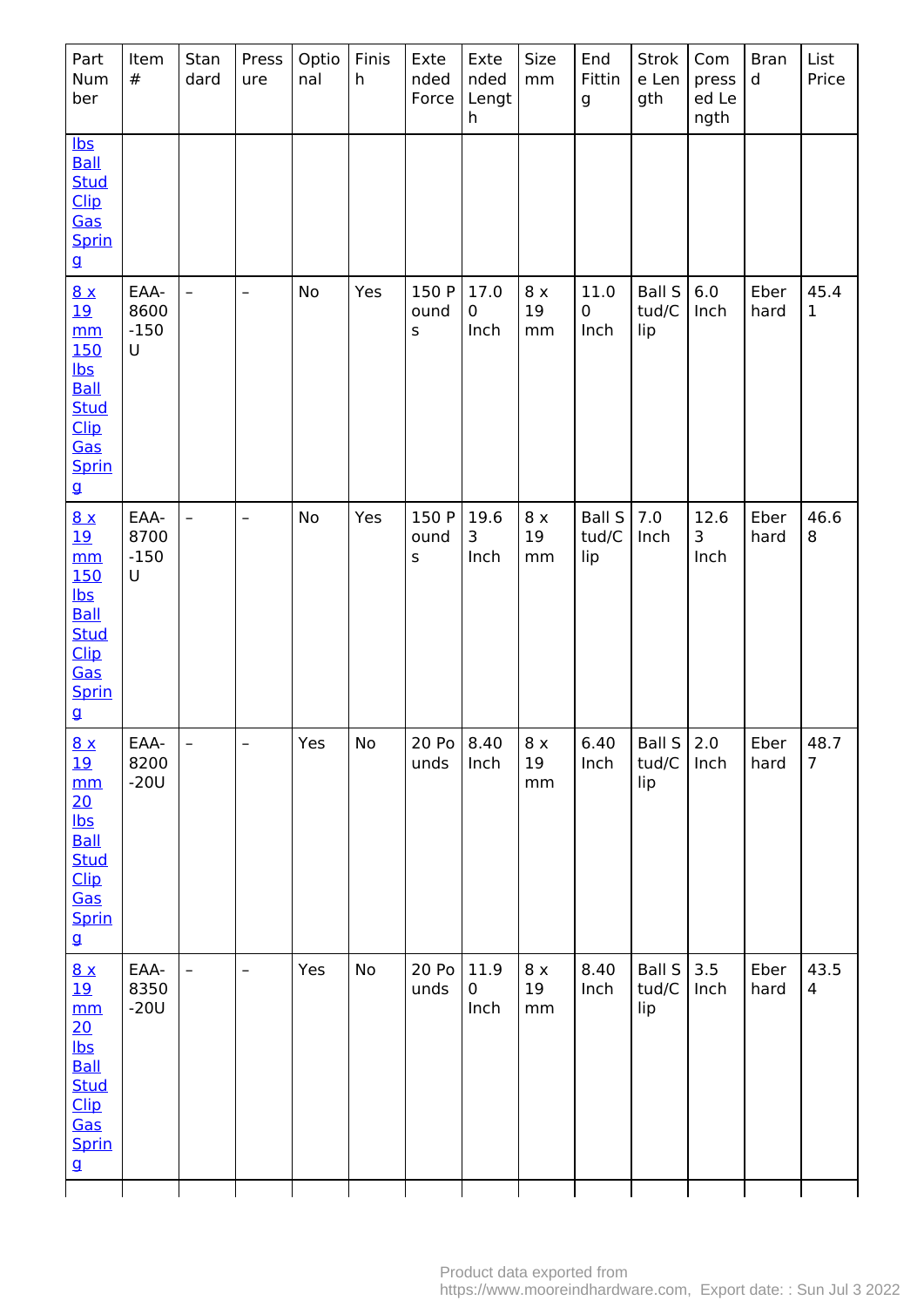| Part<br>Num<br>ber                                                                                              | Item<br>$\#$           | Stan<br>dard             | Press<br>ure             | Optio<br>nal | Finis<br>h | Exte<br>nded<br>Force    | Exte<br>nded<br>Lengt<br>h | Size<br>mm      | End<br>Fittin<br>g          | Strok<br>e Len<br>gth         | Com<br>press<br>ed Le<br>ngth | <b>Bran</b><br>d | List<br>Price          |
|-----------------------------------------------------------------------------------------------------------------|------------------------|--------------------------|--------------------------|--------------|------------|--------------------------|----------------------------|-----------------|-----------------------------|-------------------------------|-------------------------------|------------------|------------------------|
| 8x<br><u>19</u><br>mm<br>20<br>$\mathsf{lbs}$<br><b>Ball</b><br><b>Stud</b><br>Clip<br>Gas<br><b>Sprin</b><br>g | EAA-<br>8500<br>$-20U$ | $\overline{a}$           | $\qquad \qquad -$        | <b>Yes</b>   | <b>No</b>  | 20P <sub>o</sub><br>unds | 15.2<br>5<br>Inch          | 8x<br>19<br>mm  | 10.2<br>5<br>Inch           | <b>Ball S</b><br>tud/C<br>lip | $\overline{5.0}$<br>Inch      | Eber<br>hard     | 44.7<br>9              |
| 8x<br>19<br>mm<br>20<br>$lbs$<br><b>Ball</b><br><b>Stud</b><br><b>Clip</b><br>Gas<br><b>Sprin</b><br>g          | EAA-<br>8600<br>$-20U$ | $\overline{\phantom{a}}$ | -                        | Yes          | No         | 20 Po<br>unds            | 17.0<br>0<br>Inch          | 8 x<br>19<br>mm | 11.0<br>$\mathbf 0$<br>Inch | <b>Ball S</b><br>tud/C<br>lip | 6.0<br>Inch                   | Eber<br>hard     | 45.4<br>$\mathbf{1}$   |
| 8x<br><u>19</u><br>mm<br>20<br>$lbs$<br><b>Ball</b><br><b>Stud</b><br><b>Clip</b><br>Gas<br><b>Sprin</b><br>g   | EAA-<br>8700<br>$-20U$ | $\overline{a}$           | $\overline{\phantom{0}}$ | Yes          | No         | 20 Po<br>unds            | 19.6<br>3<br>Inch          | 8x<br>19<br>mm  | 12.6<br>3<br>Inch           | <b>Ball S</b><br>tud/C<br>lip | 7.0<br>Inch                   | Eber<br>hard     | 46.6<br>8              |
| 8x<br><u>19</u><br>mm<br>30<br><u>lbs</u><br><b>Ball</b><br>Stud<br>Clip<br>Gas<br><b>Sprin</b><br>g            | EAA-<br>8200<br>$-30U$ | $\overline{a}$           | $\overline{\phantom{0}}$ | Yes          | No         | 30 Po<br>unds            | 8.40<br>Inch               | 8 x<br>19<br>mm | 6.40<br>Inch                | <b>Ball S</b><br>tud/C<br>lip | 2.0<br>Inch                   | Eber<br>hard     | 48.7<br>$\overline{7}$ |
| 8x<br><u> 19</u><br>$\rm mm$<br>30<br>$lbs$<br><b>Ball</b><br><b>Stud</b><br><b>Clip</b>                        | EAA-<br>8350<br>$-30U$ | $\overline{a}$           | $\overline{\phantom{0}}$ | Yes          | No         | 30 Po<br>unds            | 11.9<br>0<br>Inch          | 8 x<br>19<br>mm | 8.40<br>Inch                | <b>Ball S</b><br>tud/C<br>lip | 3.5<br>Inch                   | Eber<br>hard     | 43.5<br>4              |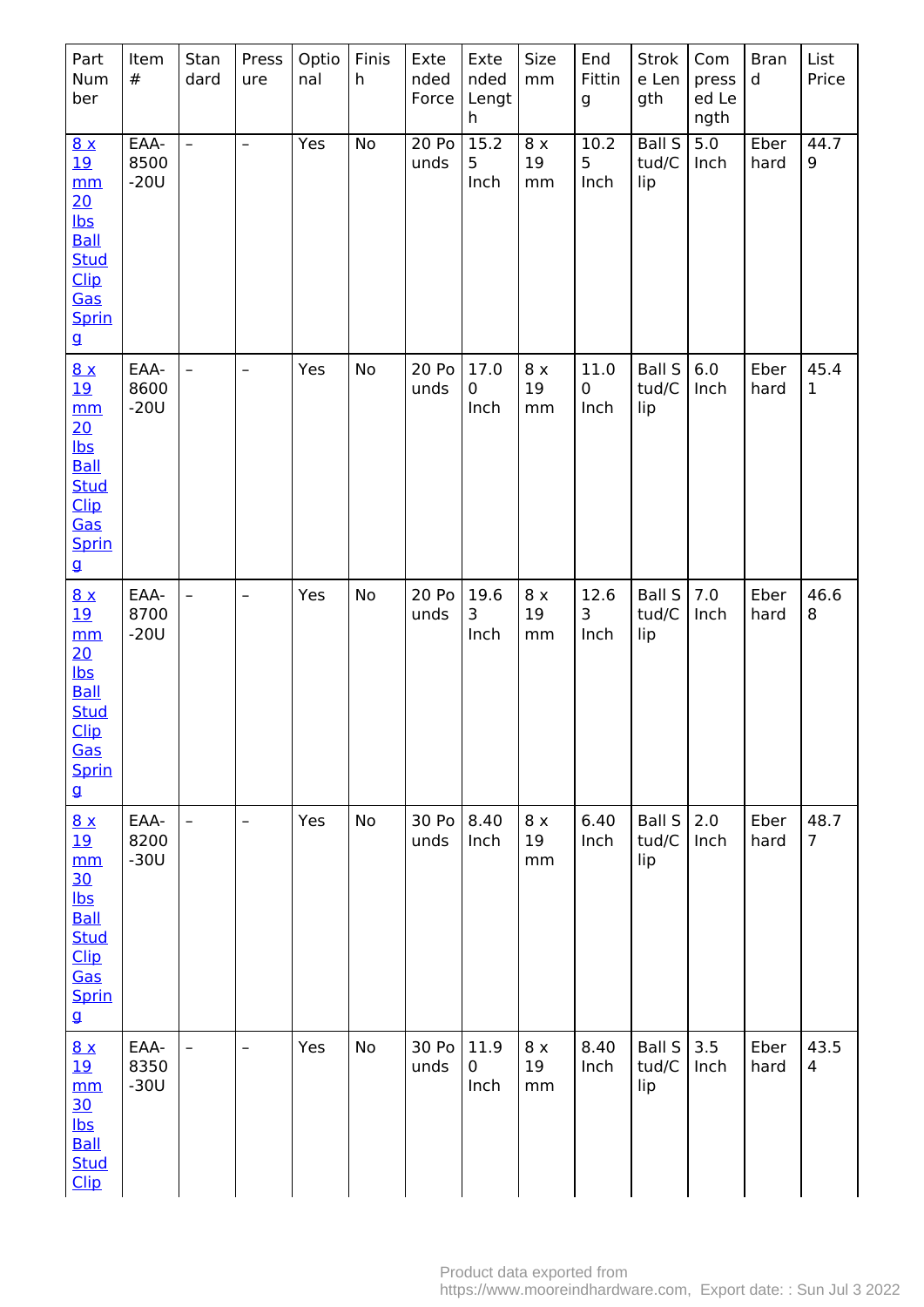| Part<br><b>Num</b><br>ber                                                                                                                 | Item<br>$\#$           | Stan<br>dard             | Press<br>ure             | Optio<br>nal | Finis<br>$\boldsymbol{\mathsf{h}}$ | Exte<br>nded<br>Force | Exte<br>nded<br>Lengt<br>h     | Size<br>mm      | End<br>Fittin<br>g          | <b>Strok</b><br>e Len<br>gth  | Com<br>press<br>ed Le<br>ngth | <b>Bran</b><br>$\sf d$ | List<br>Price       |
|-------------------------------------------------------------------------------------------------------------------------------------------|------------------------|--------------------------|--------------------------|--------------|------------------------------------|-----------------------|--------------------------------|-----------------|-----------------------------|-------------------------------|-------------------------------|------------------------|---------------------|
| Gas<br>Sprin<br>g                                                                                                                         |                        |                          |                          |              |                                    |                       |                                |                 |                             |                               |                               |                        |                     |
| 8x<br><u> 19</u><br>mm<br>30<br>$lbs$<br><b>Ball</b><br><b>Stud</b><br><b>Clip</b><br>Gas<br><b>Sprin</b><br>g                            | EAA-<br>8500<br>$-30U$ | $\equiv$                 | $\overline{\phantom{0}}$ | Yes          | No                                 | 30 Po<br>unds         | 15.2<br>5<br>Inch              | 8 x<br>19<br>mm | 10.2<br>5<br>Inch           | <b>Ball S</b><br>tud/C<br>lip | 5.0<br>Inch                   | Eber<br>hard           | 44.7<br>9           |
| 8x<br><u> 19</u><br>mm<br>30<br>$\mathsf{lbs}$<br><b>Ball</b><br><b>Stud</b><br><b>Clip</b><br>Gas<br><b>Sprin</b><br>g                   | EAA-<br>8600<br>$-30U$ | $\overline{\phantom{a}}$ | $\qquad \qquad -$        | Yes          | <b>No</b>                          | 30 Po<br>unds         | 17.0<br>$\overline{0}$<br>Inch | 8x<br>19<br>mm  | 11.0<br>$\mathbf 0$<br>Inch | <b>Ball S</b><br>tud/C<br>lip | 6.0<br>Inch                   | Eber<br>hard           | 45.4<br>$\mathbf 1$ |
| 8x<br><u> 19</u><br>mm<br><u>30</u><br>$\mathsf{lbs}$<br><b>Ball</b><br><b>Stud</b><br><b>Clip</b><br>Gas<br><b>Sprin</b><br>$\mathbf{g}$ | EAA-<br>8700<br>$-30U$ | $\overline{\phantom{a}}$ | $\overline{\phantom{0}}$ | Yes          | No                                 | 30 Po<br>unds         | 19.6<br>3<br>Inch              | 8 x<br>19<br>mm | 12.6<br>3<br>Inch           | <b>Ball S</b><br>tud/C<br>lip | 7.0<br>Inch                   | Eber<br>hard           | 46.6<br>8           |
| 8x<br><u>19</u><br>mm<br>40<br>$\mathsf{lbs}$<br><b>Ball</b><br><b>Stud</b><br><b>Clip</b><br>Gas<br><b>Sprin</b><br>$\mathbf{g}$         | EAA-<br>8600<br>$-40U$ | $\overline{\phantom{a}}$ | $\qquad \qquad -$        | No           | Yes                                | 40 Po<br>unds         | 17.0<br>$\pmb{0}$<br>Inch      | 8 x<br>19<br>mm | 11.0<br>$\pmb{0}$<br>Inch   | <b>Ball S</b><br>tud/C<br>lip | 6.0<br>Inch                   | Eber<br>hard           | 45.4<br>1           |
| <u>8 x</u><br><u>19</u><br>mm<br><u>50</u>                                                                                                | EAA-<br>8700<br>$-50U$ | $\overline{\phantom{a}}$ | $\overline{\phantom{0}}$ | No           | Yes                                | 50 Po<br>unds         | 19.6<br>3<br>Inch              | 8 x<br>19<br>mm | 12.6<br>3<br>Inch           | <b>Ball S</b><br>tud/C<br>lip | 7.0<br>Inch                   | Eber<br>hard           | 46.6<br>8           |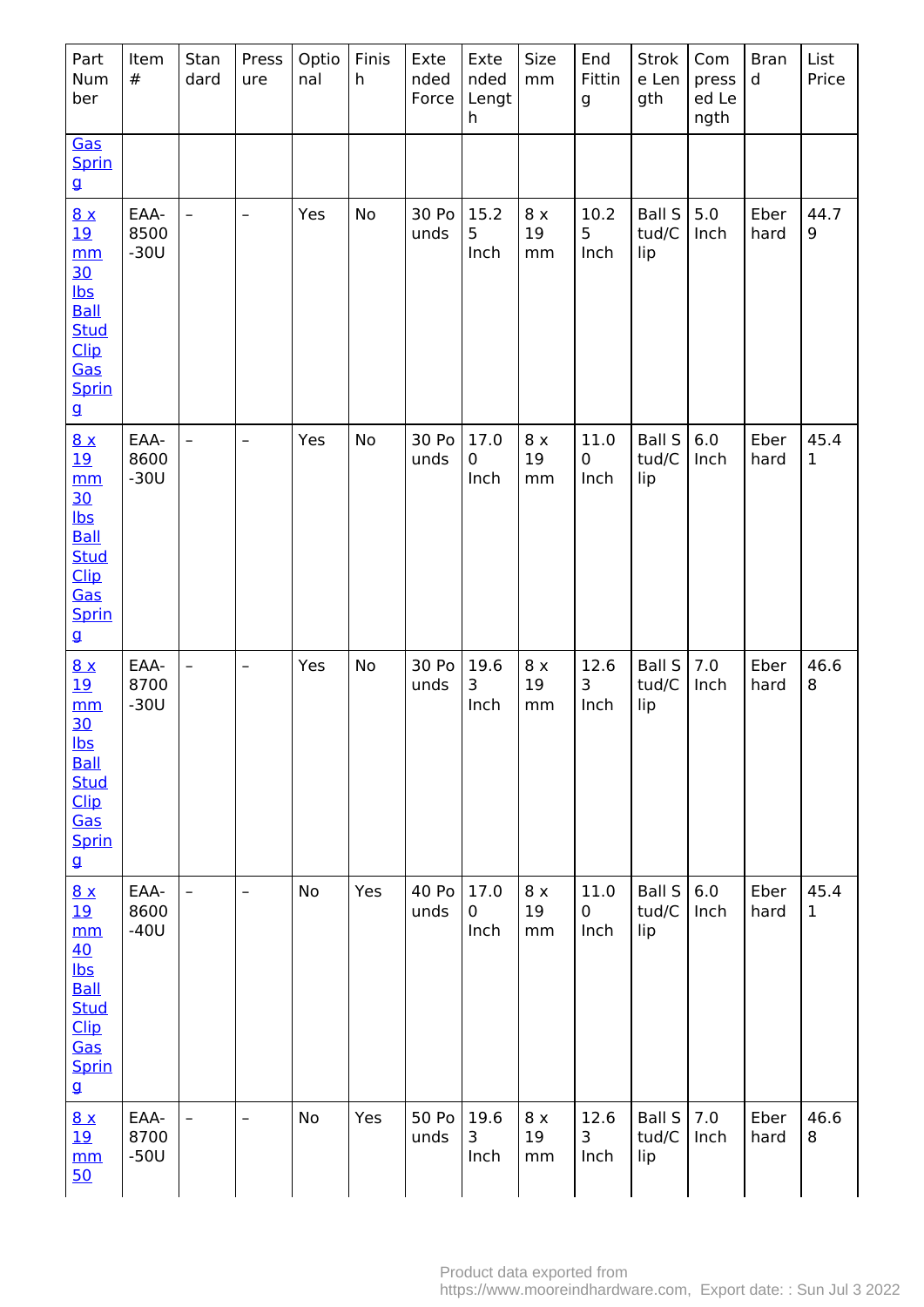| Part<br>Num<br>ber                                                                                                                          | Item<br>$\#$           | Stan<br>dard             | Press<br>ure             | Optio<br>nal | Finis<br>h | Exte<br>nded<br>Force | Exte<br>nded<br>Lengt<br>h  | Size<br>mm      | End<br>Fittin<br>g | Strok<br>e Len<br>gth          | Com<br>press<br>ed Le<br>ngth | <b>Bran</b><br>d | List<br>Price        |
|---------------------------------------------------------------------------------------------------------------------------------------------|------------------------|--------------------------|--------------------------|--------------|------------|-----------------------|-----------------------------|-----------------|--------------------|--------------------------------|-------------------------------|------------------|----------------------|
| $lbs$<br><b>Ball</b><br><b>Stud</b><br><b>Clip</b><br>Gas<br><b>Sprin</b><br>g                                                              |                        |                          |                          |              |            |                       |                             |                 |                    |                                |                               |                  |                      |
| 8x<br><u>19</u><br>mm<br>60<br>$\overline{\text{lbs}}$<br><b>Ball</b><br><b>Stud</b><br><b>Clip</b><br>Gas<br><b>Sprin</b><br>g             | EAA-<br>8200<br>$-60U$ | $\overline{\phantom{a}}$ | $\overline{\phantom{0}}$ | Yes          | No         | 60 Po<br>unds         | 8.40<br>Inch                | 8 x<br>19<br>mm | 6.40<br>Inch       | <b>Ball S</b><br>tud/C<br>lip  | 2.0<br>Inch                   | Eber<br>hard     | 48.7<br>7            |
| 8x<br><u> 19</u><br>mm<br>60<br>$\overline{\text{ls}}$<br><b>Ball</b><br>Stud<br>Llip<br>Gas<br><b>Sprin</b><br>$\boldsymbol{\mathsf{g}}$   | EAA-<br>8350<br>$-60U$ | $\overline{\phantom{a}}$ | $\overline{\phantom{0}}$ | Yes          | <b>No</b>  | 60 Po<br>unds         | 11.9<br>$\mathbf 0$<br>Inch | 8x<br>19<br>mm  | 8.40<br>Inch       | <b>Ball S</b><br>tud/C<br>lip  | 3.5<br>Inch                   | Eber<br>hard     | 43.5<br>4            |
| 8x<br>19<br>mm<br>60<br>$\overline{\text{lbs}}$<br><b>Ball</b><br><b>Stud</b><br><b>Clip</b><br>Gas<br><b>Sprin</b><br>g                    | EAA-<br>8500<br>$-60U$ |                          |                          | Yes          | No         | 60 Po<br>unds         | 15.2<br>5<br>Inch           | 8x<br>19<br>mm  | 10.2<br>5<br>Inch  | Ball S $ 5.0 $<br>tud/C<br>lip | Inch                          | Eber<br>hard     | 44.7<br>9            |
| 8x<br><u> 19</u><br>mm<br>60<br>$\overline{\text{lbs}}$<br><b>Ball</b><br><b>Stud</b><br><b>Clip</b><br>Gas<br><b>Sprin</b><br>$\mathbf{g}$ | EAA-<br>8600<br>$-60U$ | $\overline{\phantom{a}}$ | $\qquad \qquad -$        | Yes          | No         | 60 Po<br>unds         | 17.0<br>$\mathbf 0$<br>Inch | 8 x<br>19<br>mm | 11.0<br>0<br>Inch  | Ball S<br>tud/C<br>lip         | 6.0<br>Inch                   | Eber<br>hard     | 45.4<br>$\mathbf{1}$ |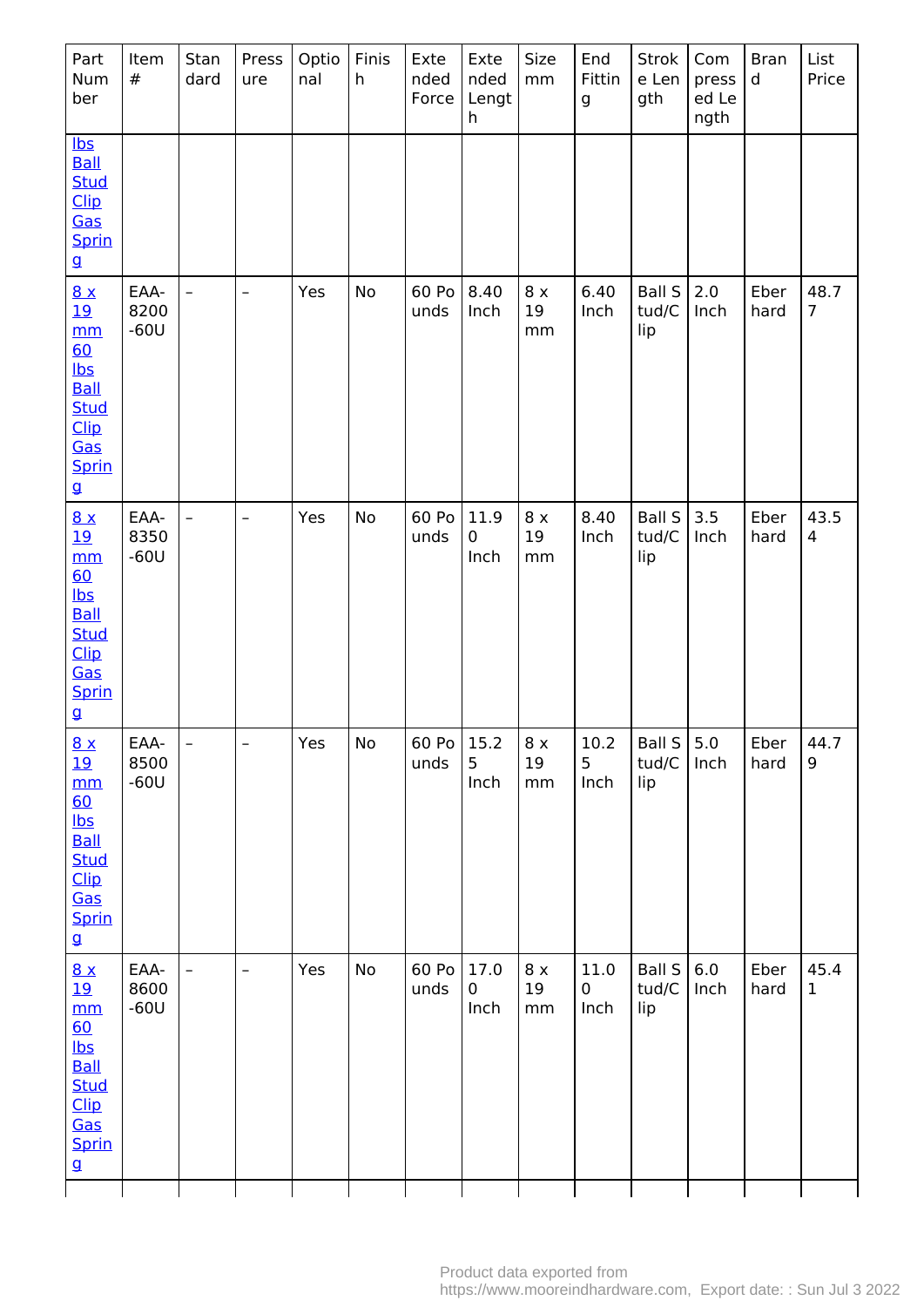| Part<br>Num<br>ber                                                                                                     | Item<br>$\#$           | Stan<br>dard             | Press<br>ure             | Optio<br>nal | Finis<br>h | Exte<br>nded<br>Force    | Exte<br>nded<br>Lengt<br>h | Size<br>mm      | End<br>Fittin<br>g          | Strok<br>e Len<br>gth         | Com<br>press<br>ed Le<br>ngth | <b>Bran</b><br>d | List<br>Price        |
|------------------------------------------------------------------------------------------------------------------------|------------------------|--------------------------|--------------------------|--------------|------------|--------------------------|----------------------------|-----------------|-----------------------------|-------------------------------|-------------------------------|------------------|----------------------|
| 8x<br><u>19</u><br>mm<br><u>60</u><br>$\mathsf{lbs}$<br><b>Ball</b><br><b>Stud</b><br>Clip<br>Gas<br><b>Sprin</b><br>g | EAA-<br>8700<br>$-60U$ | $\overline{a}$           | $\overline{\phantom{0}}$ | <b>Yes</b>   | <b>No</b>  | 60P <sub>o</sub><br>unds | 19.6<br>3<br>Inch          | 8x<br>19<br>mm  | 12.6<br>3<br>Inch           | <b>Ball S</b><br>tud/C<br>lip | 7.0<br>Inch                   | Eber<br>hard     | 46.6<br>8            |
| 8x<br>19<br>mm<br>90<br>$lbs$<br><b>Ball</b><br><b>Stud</b><br><b>Clip</b><br>Gas<br><b>Sprin</b><br>g                 | EAA-<br>8200<br>$-90U$ | $\overline{\phantom{a}}$ | -                        | Yes          | No         | 90 Po<br>unds            | 8.40<br>Inch               | 8 x<br>19<br>mm | 6.40<br>Inch                | <b>Ball S</b><br>tud/C<br>lip | 2.0<br>Inch                   | Eber<br>hard     | 48.7<br>7            |
| 8x<br><u>19</u><br>mm<br>90<br>$lbs$<br><b>Ball</b><br><b>Stud</b><br><b>Clip</b><br>Gas<br><b>Sprin</b><br>g          | EAA-<br>8350<br>$-90U$ | $\overline{a}$           | $\overline{\phantom{0}}$ | Yes          | No         | 90 Po<br>unds            | 11.9<br>0<br>Inch          | 8x<br>19<br>mm  | 8.40<br>Inch                | <b>Ball S</b><br>tud/C<br>lip | 3.5<br>Inch                   | Eber<br>hard     | 43.5<br>4            |
| 8x<br><u>19</u><br>mm<br>90<br>$\underline{\mathsf{lbs}}$<br><b>Ball</b><br>Stud<br>Clip<br>Gas<br><b>Sprin</b><br>g   | EAA-<br>8500<br>$-90U$ | $\overline{a}$           | $\overline{\phantom{0}}$ | Yes          | No         | 90 Po<br>unds            | 15.2<br>5<br>Inch          | 8x<br>19<br>mm  | 10.2<br>5<br>Inch           | <b>Ball S</b><br>tud/C<br>lip | 5.0<br>Inch                   | Eber<br>hard     | 44.7<br>9            |
| 8x<br><u> 19</u><br>mm<br>90<br>$lbs$<br><b>Ball</b><br><b>Stud</b><br><b>Clip</b>                                     | EAA-<br>8600<br>$-90U$ | $\overline{a}$           | $\overline{\phantom{0}}$ | Yes          | No         | 90 Po<br>unds            | 17.0<br>0<br>Inch          | 8 x<br>19<br>mm | 11.0<br>$\mathbf 0$<br>Inch | <b>Ball S</b><br>tud/C<br>lip | 6.0<br>Inch                   | Eber<br>hard     | 45.4<br>$\mathbf{1}$ |